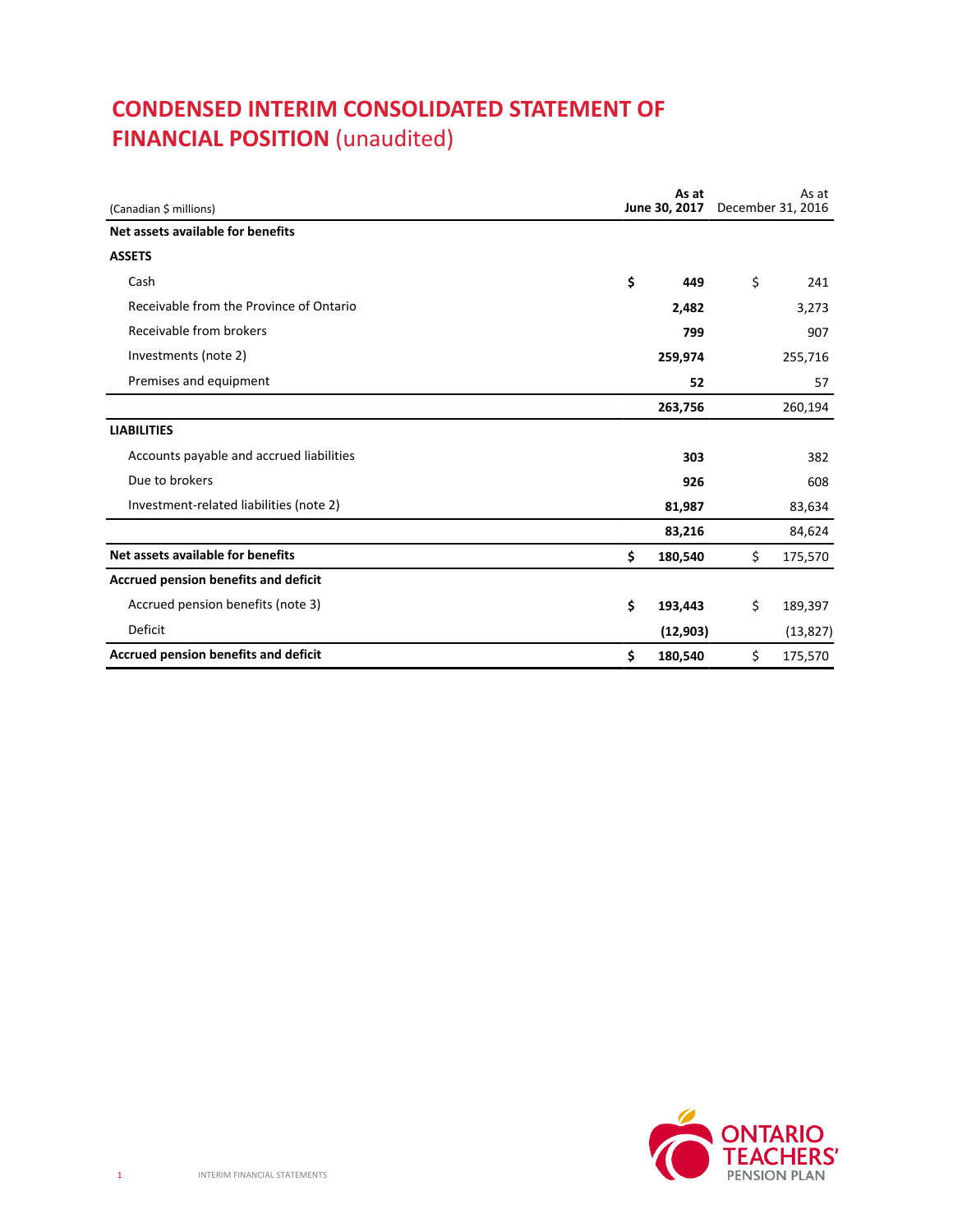# **CONDENSED INTERIM CONSOLIDATED STATEMENT OF CHANGES IN NET ASSETS AVAILABLE FOR BENEFITS** (unaudited)

| For the six-month period ended June 30 (Canadian \$ millions) | 2017          |
|---------------------------------------------------------------|---------------|
| Net assets available for benefits, as at January 1            | \$<br>175,570 |
| <b>Investment operations</b>                                  |               |
| Net investment income (note 4)                                | 6,417         |
| Administrative expenses                                       | (217)         |
| Net investment operations                                     | 6,200         |
| <b>Member service operations</b>                              |               |
| Contributions (note 6)                                        | 1,719         |
| Benefits paid (note 7)                                        | (2,923)       |
| Administrative expenses                                       | (26)          |
| Net member service operations                                 | (1, 230)      |
| Increase in net assets available for benefits                 | 4,970         |
| Net assets available for benefits, as at June 30              | \$<br>180,540 |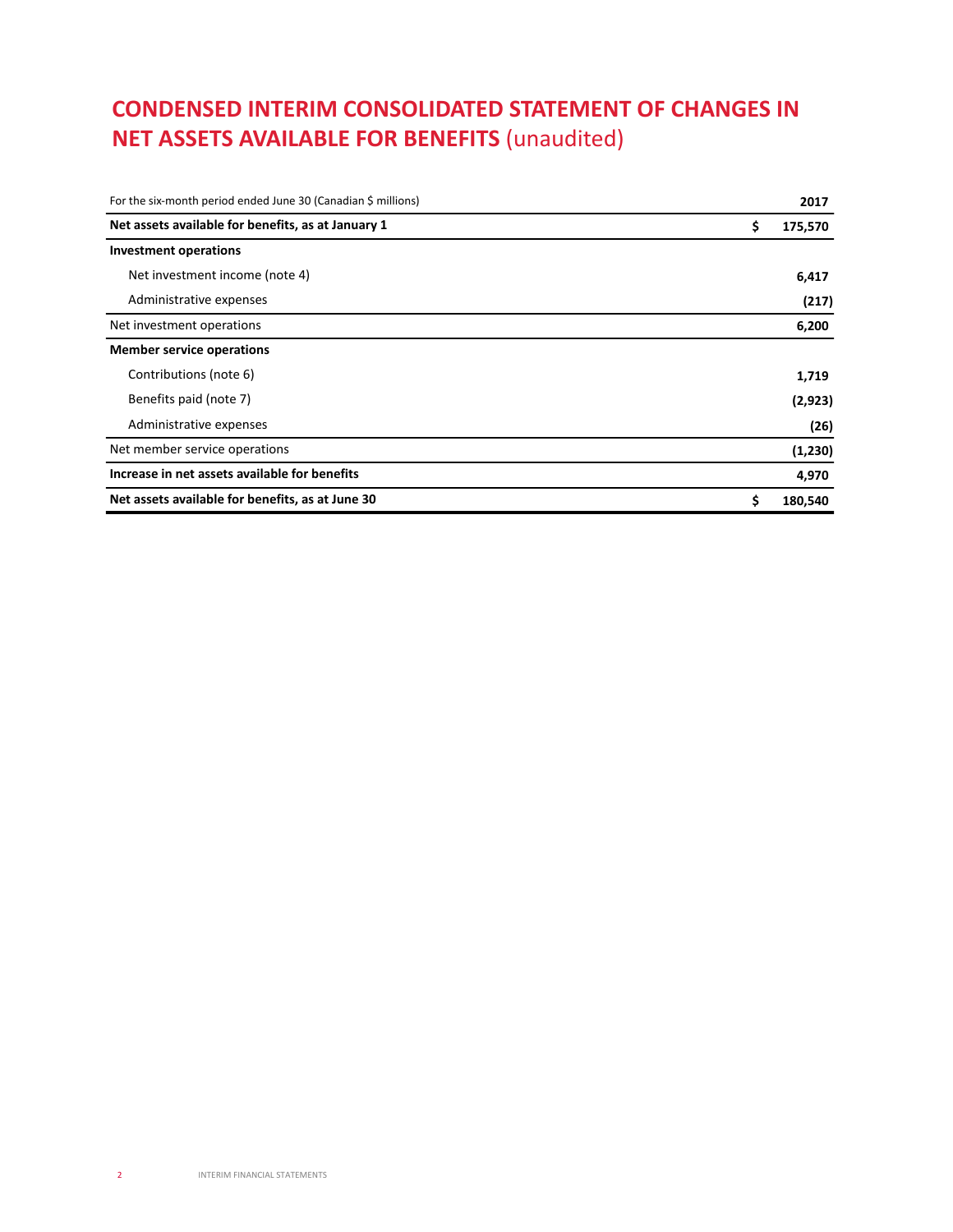# **CONDENSED INTERIM CONSOLIDATED STATEMENT OF CHANGES IN ACCRUED PENSION BENEFITS** (unaudited)

| For the six-month period ended June 30 (Canadian \$ millions) |    | 2017    |
|---------------------------------------------------------------|----|---------|
| Accrued pension benefits, as at January 1                     | \$ | 189,397 |
| Increase in accrued pension benefits                          |    |         |
| Interest on accrued pension benefits                          |    | 3,078   |
| Benefits accrued                                              |    | 3,202   |
| Changes in level of conditional indexing (note 3b)            |    |         |
|                                                               |    | 7,487   |
| Decrease in accrued pension benefits                          |    |         |
| Benefits paid (note 7)                                        |    | 2,923   |
| Changes in actuarial assumptions and methods (note 3a)        |    | 518     |
|                                                               |    | 3,441   |
| Net increase in accrued pension benefits                      |    | 4,046   |
| Accrued pension benefits, as at June 30                       | \$ | 193,443 |

# **CONDENSED INTERIM CONSOLIDATED STATEMENT OF CHANGES IN DEFICIT** (unaudited)

| For the six-month period ended June 30 (Canadian \$ millions) | 2017      |
|---------------------------------------------------------------|-----------|
| Deficit, as at January 1                                      | (13, 827) |
| Increase in net assets available for benefits                 | 4.970     |
| Net increase in accrued pension benefits                      | (4,046)   |
| Deficit, as at June 30                                        | (12,903)  |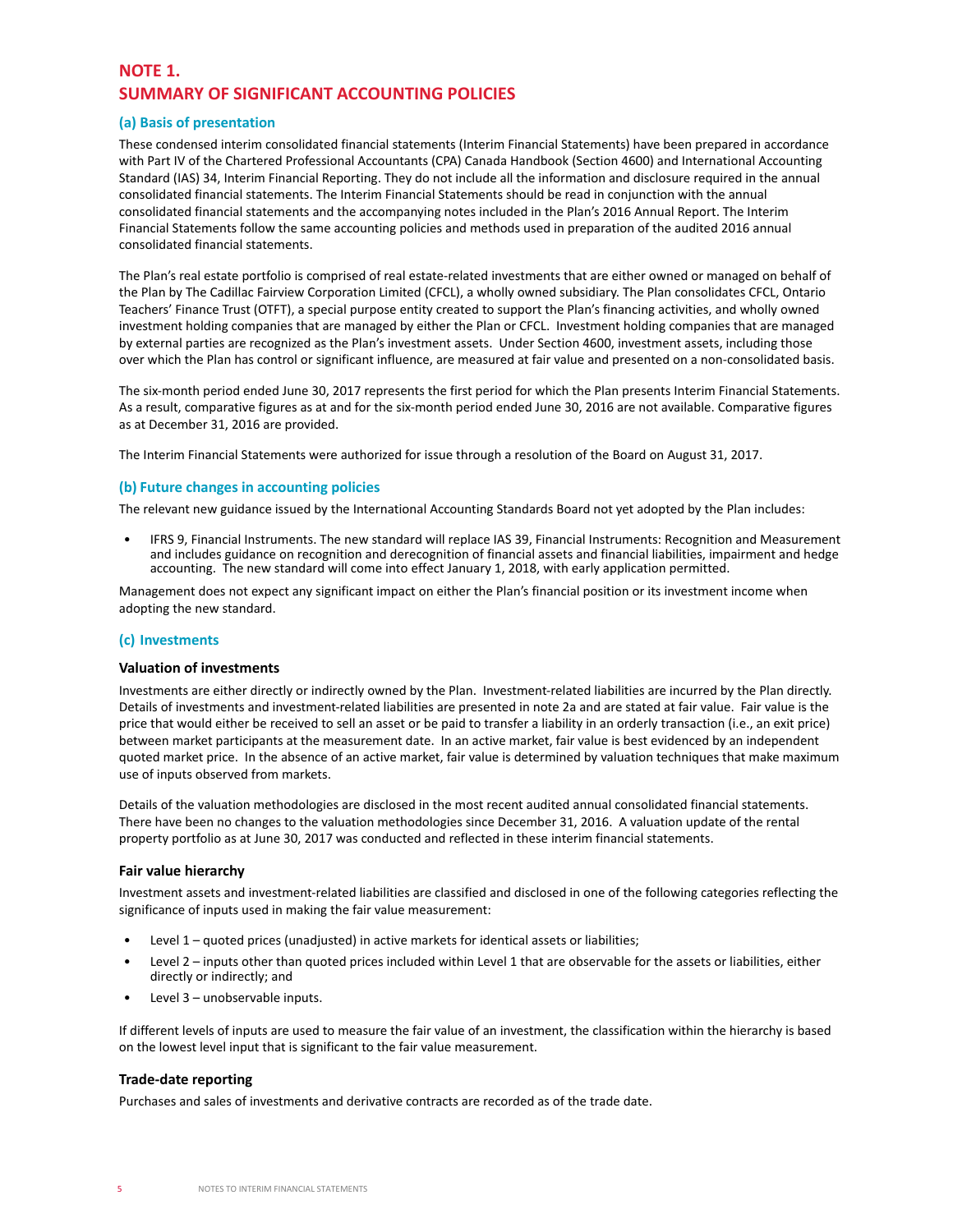#### **Net investment income**

Dividend income is recognized based on the ex-dividend date, and interest income and real estate income are recognized on the accrual basis as earned. Net investment income also includes both realized and unrealized gains and losses. Unrealized gains and losses are recognized only when the fair value of the investment is based on a quoted market price in an active market or a valuation using appropriate valuation techniques is performed and approved by management.

#### **Transaction costs**

Transaction costs are incremental costs directly attributable to the acquisition, issue or disposal of a financial asset or financial liability. Transaction costs are expensed as incurred. Any transaction amounts received by the Plan that are directly attributable to the acquisition of an investment are netted against transaction costs paid.

#### **Management fees**

Management and performance fees for external investment managers and administrators are expensed as incurred when directly invoiced or information is otherwise available from capital notices or other manager communications. Fees related to other externally managed investments are offset against investment income.

#### **(d) Foreign currency translation**

Assets and liabilities denominated in foreign currencies are translated into Canadian dollars at the exchange rates prevailing on the period end date. Income and expenses are translated into Canadian dollars at the exchange rates prevailing on the dates of the transactions. The realized and unrealized gains and losses arising from these translations are included within net realized and unrealized gains on investments in investment income.

### **(e) Accrued pension benefits**

The value of accrued pension benefits and changes therein during the year are based on an actuarial valuation prepared by Mercer (Canada) Limited, an independent firm of actuaries. The valuation is performed annually as at August 31 and then extrapolated to year end and to June 30 of the following year. It uses the projected benefit method pro-rated on service and management's best estimate, as at the valuation date, of various economic and non-economic assumptions.

As described in paragraph (f) of the Description of Plan note, the inflation protection benefits for credited service earned after December 31, 2009 is conditional, depending on the Plan's funded status. For financial statement valuations, future pension payments are indexed at the levels stated in the most recent funding valuation filing. As a result, the December 31, 2016 accrued pension benefits reflect the CIP levels as stated in the January 1, 2016 funding valuation report.

As the co-sponsors provided direction to file the January 1, 2017 funding valuation with an increase in CIP from 90% to 100% (effective January 1, 2018), this change has been reflected in the June 30, 2017 accrued pension benefits.

### **(f) Contributions**

Contributions from the members, the Province and designated employers are recorded on an accrual basis. Cash received from members for credited service and cash transfers from other pension plans are recorded when received.

### **(g) Benefits**

Benefit payments to members and others, commuted value payments and refunds to former members, and transfer payments to other plans are recorded in the period in which they are paid. Any benefit payment accruals not paid are reflected in accrued pension benefits.

#### **(h) Premises and equipment**

Premises and equipment are recorded at cost and amortized on a straight-line basis over their estimated useful lives.

### **(i) Use of estimates**

In preparing these Interim Financial Statements, management uses estimates and assumptions that primarily affect the reported values of assets and liabilities, and related income and expenses. Estimates and assumptions are continually evaluated and are based on historical experience and other factors, including expectations of future events that are believed to be reasonable and relevant under the circumstances. The effect of a change in an estimate or assumption is recognized in the period in which the estimate or assumption is revised. Significant estimates and assumptions are used primarily in the determination of accrued pension benefits and the fair value of investments and investment-related receivables and liabilities. Note 3 explains how estimates and assumptions are used in determining accrued pension benefits.

### **(j) Contingencies**

A contingent liability is a possible obligation that depends on the occurrence or non-occurrence of one or more future events not controlled by the Plan. Contingent liabilities are not recognized but the nature and extent are disclosed in the notes to the Interim Financial Statements. A provision for a present obligation is recognized when a reliable estimate can be determined and the settlement of the obligation is probable.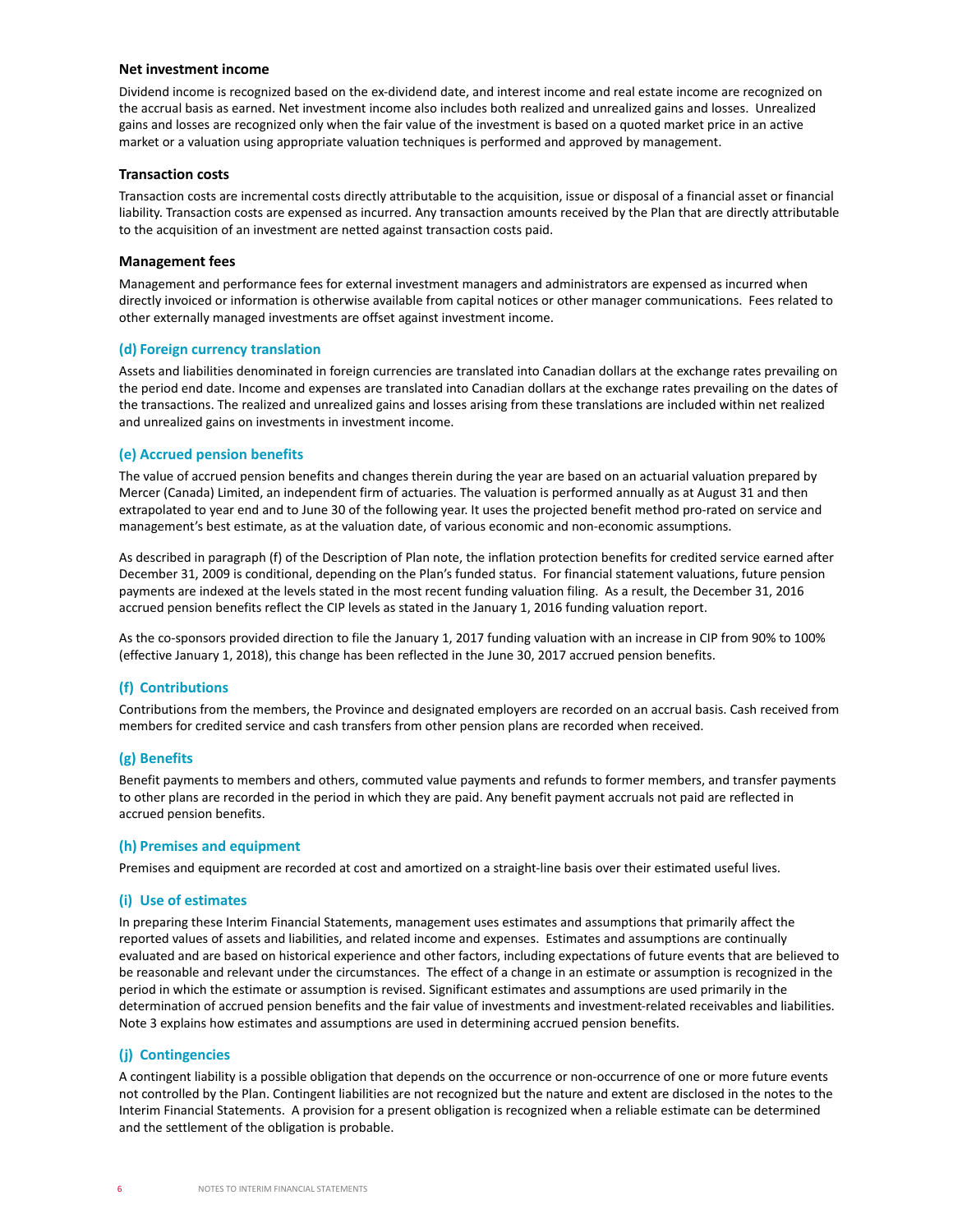# **NOTE 2. INVESTMENTS**

The Plan invests, directly or through derivatives, in equities, fixed income, inflation sensitive and real asset investments in accordance with the Board's policy of asset diversification.

## **(a) Investments before allocating the effect of derivative contracts**

The schedule below summarizes the Plan's investments and investment-related liabilities, including net accrued interest and dividends of \$745 million (December 31, 2016 - \$527 million), before allocating the effect of derivative contracts:

|                                                                   |     |                   | As at<br>June 30, 2017 |                   | As at<br>December 31, 2016 |
|-------------------------------------------------------------------|-----|-------------------|------------------------|-------------------|----------------------------|
| (Canadian \$ millions)                                            |     | <b>Fair Value</b> | Cost                   | <b>Fair Value</b> | Cost                       |
| <b>Equity</b>                                                     |     |                   |                        |                   |                            |
| Publicly traded                                                   |     |                   |                        |                   |                            |
| Canadian                                                          | \$. | 2,097             | \$<br>2,081            | \$<br>2,075       | \$<br>2,053                |
| Non-Canadian                                                      |     | 26,204            | 20,016                 | 27,423            | 22,081                     |
| Non-publicly traded                                               |     |                   |                        |                   |                            |
| Canadian                                                          |     | 3,166             | 2,498                  | 2,786             | 2,480                      |
| Non-Canadian                                                      |     | 26,576            | 20,691                 | 25,110            | 19,704                     |
|                                                                   |     | 58,043            | 45,286                 | 57,394            | 46,318                     |
| <b>Fixed income</b>                                               |     |                   |                        |                   |                            |
| <b>Bonds</b>                                                      |     | 57,525            | 55,609                 | 52,355            | 51,050                     |
| Short-term investments                                            |     | 12,098            | 12,099                 | 9,521             | 9,504                      |
| Alternative investments <sup>1</sup>                              |     | 11,704            | 8,943                  | 11,727            | 8,862                      |
| Canadian real-rate products                                       |     | 19,771            | 14,865                 | 20,381            | 14,993                     |
| Non-Canadian real-rate products                                   |     | 18,378            | 15,745                 | 16,011            | 12,866                     |
|                                                                   |     | 119,476           | 107,261                | 109,995           | 97,275                     |
| <b>Inflation sensitive</b>                                        |     |                   |                        |                   |                            |
| Timberland                                                        |     | 2,367             | 1,343                  | 2,442             | 1,356                      |
| Natural resources <sup>2</sup>                                    |     | 3,396             | 3,921                  | 3,831             | 3,802                      |
|                                                                   |     | 5,763             | 5,264                  | 6,273             | 5,158                      |
| <b>Real assets</b>                                                |     |                   |                        |                   |                            |
| Real estate                                                       |     | 28,863            | 18,467                 | 30,923            | 19,064                     |
| Infrastructure                                                    |     | 18,940            | 14,012                 | 17,826            | 13,832                     |
|                                                                   |     | 47,803            | 32,479                 | 48,749            | 32,896                     |
|                                                                   |     | 231,085           | 190,290                | 222,411           | 181,647                    |
| Investment-related receivables                                    |     |                   |                        |                   |                            |
| Securities purchased under agreements to resell                   |     | 24,367            | 24,864                 | 27,910            | 27,621                     |
| Cash collateral deposited under securities borrowing arrangements |     | 1,730             | 1,730                  | 1,967             | 1,967                      |
| Cash collateral paid under credit support annexes                 |     | 26                | 26                     | 121               | 121                        |
| Derivative-related, net                                           |     | 2,766             | 1,855                  | 3,307             | 1,761                      |
|                                                                   |     | 28,889            | 28,475                 | 33,305            | 31,470                     |
| <b>Investments</b>                                                |     | \$259,974         | \$218,765              | \$255,716         | \$213,117                  |

 $1$ Comprised primarily of hedge funds and managed futures accounts.

 $2$  Natural resources includes oil, gas, and agricultural assets.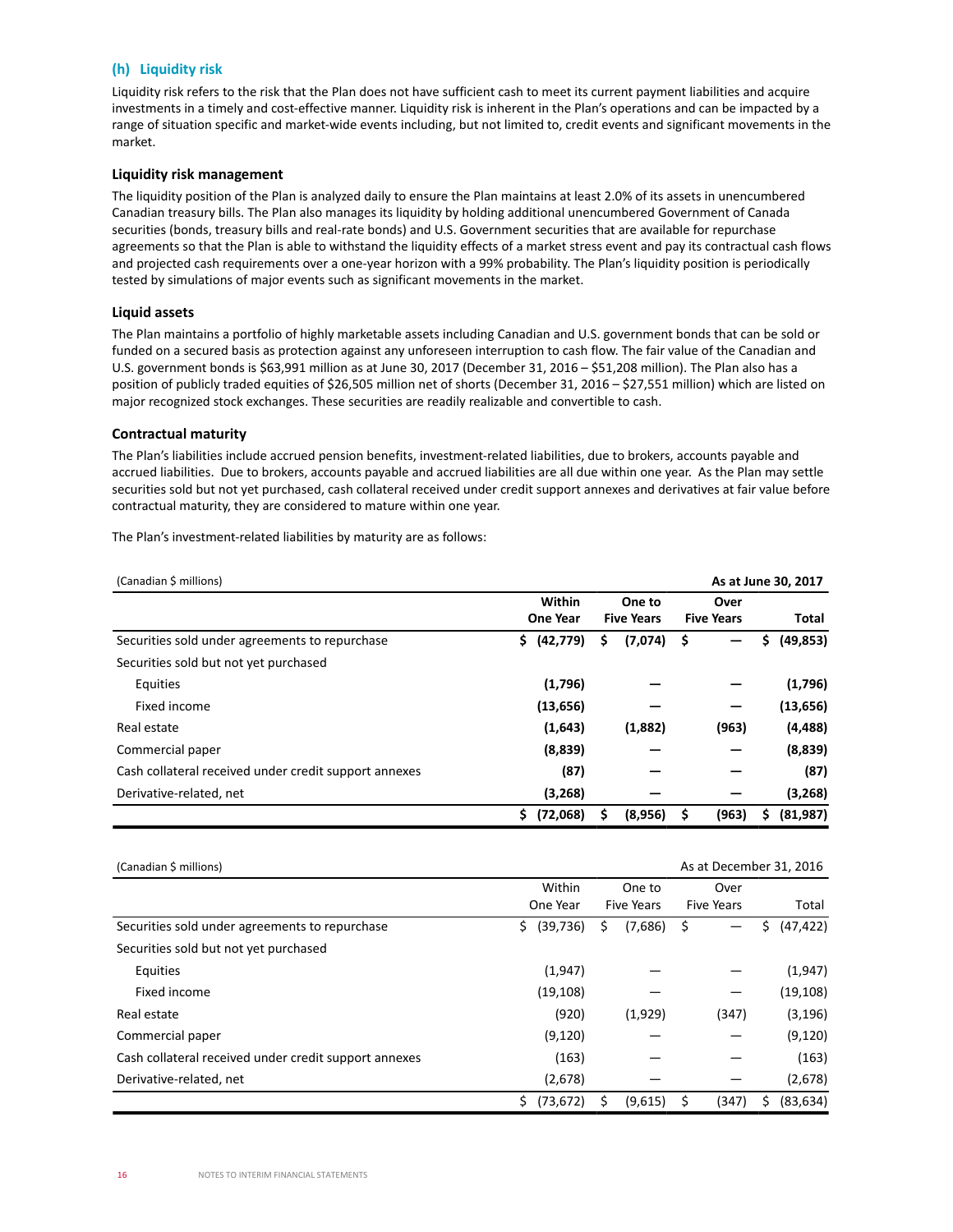### **(i) Collateral pledged and received**

The Plan pledges and receives cash and security collateral in the ordinary course of managing net investments. Security collateral consists primarily of Canadian and U.S. government securities. Generally, additional collateral is provided if the value of the securities falls below a predetermined level. The securities transferred are recognized as assets when the Plan retains substantially all risks and rewards, including credit risk, settlement risk and market risk. The Plan is not allowed to either pledge the same securities with other financial institutions or to sell them to another entity unless the Plan substitutes such securities with other eligible securities. The Plan holds the collateral received as long as the Plan is not a defaulting party or an affected party in connection with a specified condition listed on the contractual agreements and there is no early termination of the contractual agreement. The Plan is permitted to either sell or repledge the collateral in the absence of default by the owner of the collateral. The fair value of collateral sold or repledged as at June 30, 2017 is \$nil (December 31, 2016 - \$20 million).

The Plan engages in securities borrowing transactions and pledges associated collateral. The Plan does not recognize any securities borrowed as its investment assets because the risks and rewards of the borrowed securities remain with the lenders.

The fair value of collateral pledged and received, as well as the securities purchased under agreements to resell and sold under agreements to repurchase and securities borrowed are as follows:

| (Canadian \$ millions)                                                                  | As at<br>June 30, 2017 | As at<br>December 31, 2016 |
|-----------------------------------------------------------------------------------------|------------------------|----------------------------|
| Securities purchased under agreements to resell and sold under agreements to repurchase |                        |                            |
| Securities purchased under agreements to resell                                         | \$<br>24,367           | \$<br>27,910               |
| Collateral held                                                                         | 24,466                 | 27,749                     |
| Securities sold under agreements to repurchase                                          | 49,853                 | 47,422                     |
| Collateral pledged                                                                      | 49,993                 | 47,438                     |
| <b>Securities borrowing</b>                                                             |                        |                            |
| Securities borrowed                                                                     | 3,847                  | 4,979                      |
| Collateral pledged <sup>17</sup>                                                        | 4,105                  | 5,382                      |
| Derivative-related                                                                      |                        |                            |
| Collateral received <sup>18</sup>                                                       | 231                    | 1,003                      |
| Collateral pledged <sup>19</sup>                                                        | 1,950                  | 1,175                      |

 $17$  Includes cash collateral of \$1,730 (December 31, 2016 - \$1,967)

<sup>18</sup> Includes cash collateral of \$87 (December 31, 2016 - \$163)

<sup>19</sup> Includes cash collateral of \$26 (December 31, 2016 - \$121)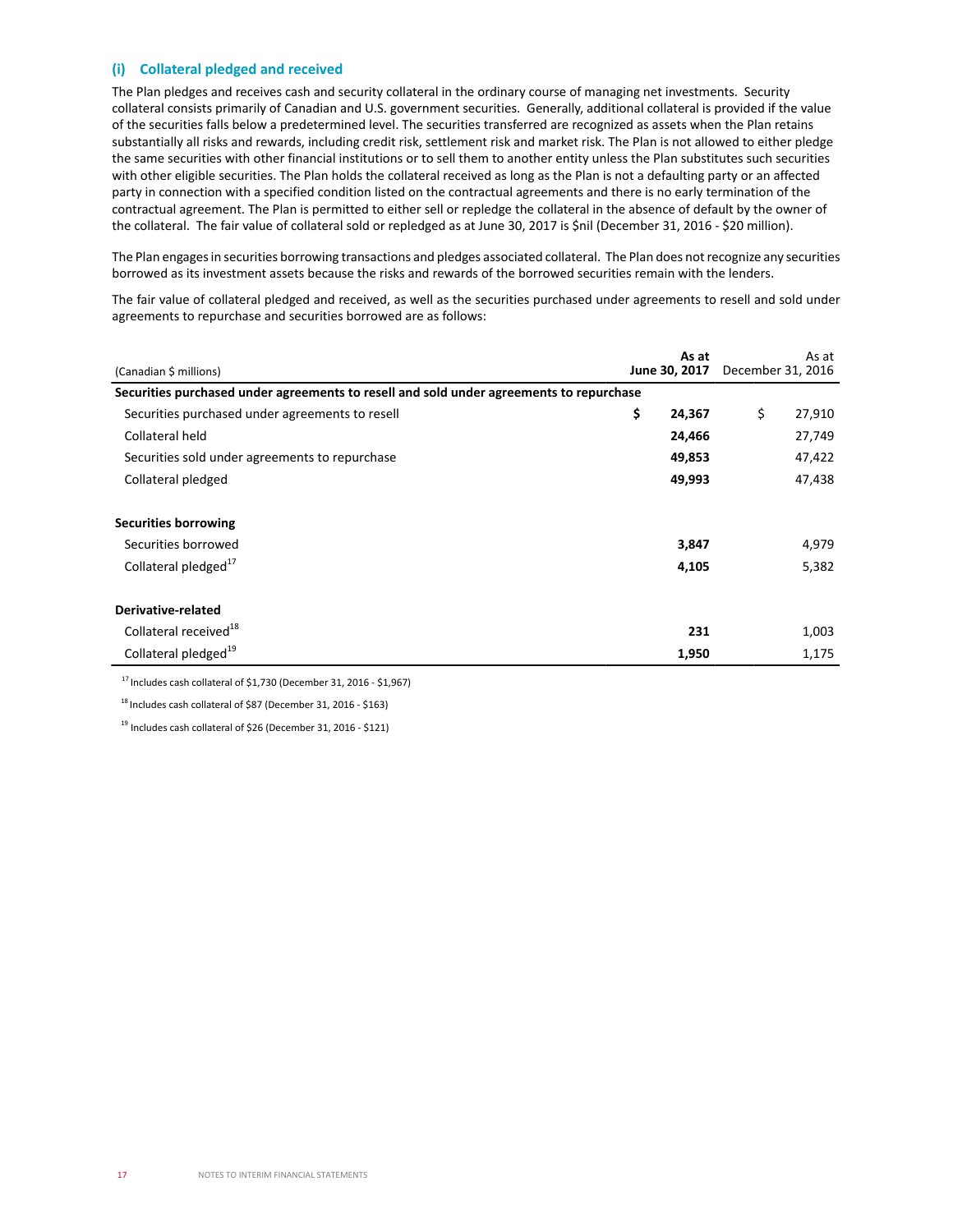### **(j) Offsetting financial assets and financial liabilities**

The Plan enters into agreements with counterparties such as ISDA Master Agreements and Global Master Repurchase Agreements (GMRA's) in order to mitigate its exposure to credit losses (see note 2f). These agreements provide rights to allow the parties to settle obligations on a net basis when certain predetermined events occur. As these rights of offset are conditional, the related amounts are not netted in the Condensed Interim Consolidated Statements of Financial Position.

The impact of these arrangements is presented in the following table:

| (Canadian \$ millions)                          |     |                                            |                                                       |                |    | As at June 30, 2017                                       |                        |      |  |
|-------------------------------------------------|-----|--------------------------------------------|-------------------------------------------------------|----------------|----|-----------------------------------------------------------|------------------------|------|--|
|                                                 |     | Gross<br>amount<br>presented<br>in note 2a | <b>Amounts</b><br>subject to<br>netting<br>agreements |                |    | <b>Securities</b><br>and cash<br>collateral <sup>20</sup> | Net<br><b>Exposure</b> |      |  |
| <b>Financial assets</b>                         |     |                                            |                                                       |                |    |                                                           |                        |      |  |
| Securities purchased under agreements to resell | S.  | 24,367                                     | \$.                                                   | $(24, 276)$ \$ |    | $(90)$ \$                                                 |                        | 1    |  |
| Derivative-related receivables                  |     | 2,766                                      |                                                       | (1,740)        |    | (165)                                                     |                        | 861  |  |
|                                                 | \$  | 27,133                                     | \$.                                                   | $(26,016)$ \$  |    | $(255)$ \$                                                |                        | 862  |  |
| <b>Financial liabilities</b>                    |     |                                            |                                                       |                |    |                                                           |                        |      |  |
| Securities sold under agreements to repurchase  |     | (49,853)                                   | \$                                                    | 24,276         | Š. | $25,534$ \$                                               |                        | (43) |  |
| Derivative-related liabilities                  |     | (3,268)                                    |                                                       | 1,740          |    | 1,484                                                     |                        | (44) |  |
|                                                 | \$. | (53, 121)                                  |                                                       | 26,016         | S  | 27,018                                                    | \$                     | (87) |  |

| (Canadian \$ millions)                          |    |                                            |    |                                                |    | As at December 31, 2016                                   |    |                 |
|-------------------------------------------------|----|--------------------------------------------|----|------------------------------------------------|----|-----------------------------------------------------------|----|-----------------|
|                                                 |    | Gross<br>amount<br>presented<br>in note 2a |    | Amounts<br>subject to<br>netting<br>agreements |    | <b>Securities</b><br>and cash<br>collateral <sup>20</sup> |    | Net<br>Exposure |
| <b>Financial assets</b>                         |    |                                            |    |                                                |    |                                                           |    |                 |
| Securities purchased under agreements to resell | Ś. | 27,910                                     | \$ | (18, 753)                                      | Ŝ. | $(9, 154)$ \$                                             |    | 3               |
| Derivative-related receivables                  |    | 3,307                                      |    | (1,699)                                        |    | (927)                                                     |    | 681             |
|                                                 | \$ | 31,217                                     | \$ | (20, 452)                                      | S  | $(10,081)$ \$                                             |    | 684             |
| <b>Financial liabilities</b>                    |    |                                            |    |                                                |    |                                                           |    |                 |
| Securities sold under agreements to repurchase  | Ś. | (47, 422)                                  | Ś  | 18,753                                         | Ś  | 28,666                                                    | \$ | (3)             |
| Derivative-related liabilities                  |    | (2,678)                                    |    | 1,699                                          |    | 967                                                       |    | (12)            |
|                                                 | \$ | (50, 100)                                  | S  | 20,452                                         | S  | 29,633                                                    | Ś  | (15)            |

 $^{20}$  Securities and cash collateral exclude over-collateralization and collateral in transit. See note 2i for the total amount of collateral.

# **NOTE 3. ACCRUED PENSION BENEFITS**

### **(a) Actuarial assumptions**

The actuarial assumptions used in determining the value of accrued pension benefits of \$193,443 million (December 31, 2016 – \$189,397 million) reflect management's best estimate of future economic events and involve both economic and non-economic assumptions. The non-economic assumptions include considerations such as mortality as well as withdrawal and retirement rates. The primary economic assumptions include the discount rate, the salary escalation rate and the inflation rate. The discount rate is based on market rates, as at the valuation date, of bonds issued by the Province of Ontario, which have characteristics similar to the Plan's liabilities. The discount rate was determined by applying a weighted average discount rate that reflects the estimated timing and amount of benefit payments. The inflation rate is the geometric difference between the yield on Government of Canada long-term nominal bonds and Government of Canada real-return bonds. The salary escalation rate incorporates the inflation rate assumption and long-term expectation of growth in real wages.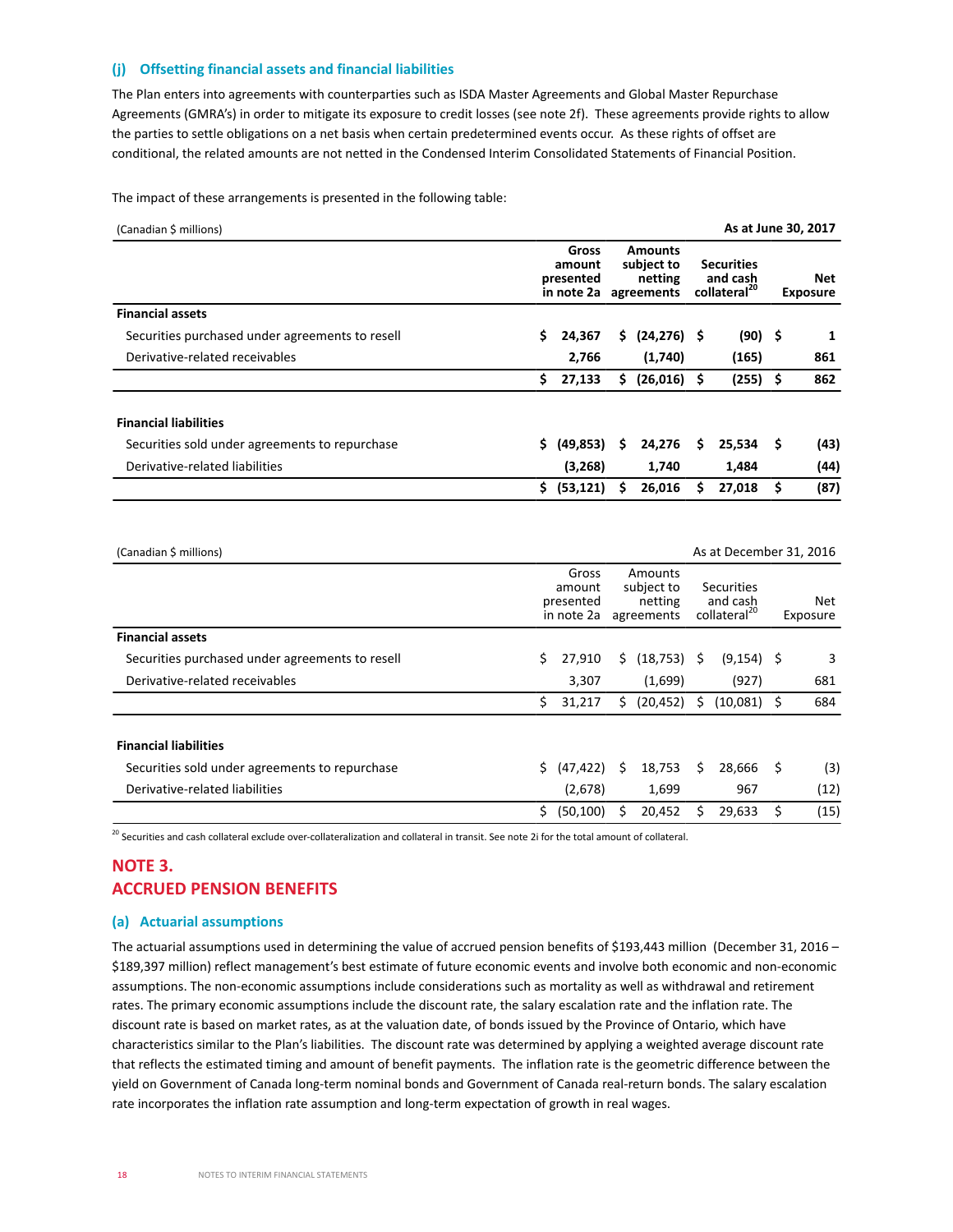A summary of the primary economic assumptions is as follows:

|                        | As at | As at<br><b>June 30, 2017</b> December 31, 2016 |
|------------------------|-------|-------------------------------------------------|
| Discount rate          | 3.00% | 3.25%                                           |
| Salary escalation rate | 2.55% | 2.80%                                           |
| Inflation rate         | 1.55% | 1.80%                                           |
| Real rate <sup>1</sup> | 1.45% | 1.40%                                           |

 $<sup>1</sup>$  Real rates shown as the geometric difference between the discount rate and the inflation rate.</sup>

The primary economic assumptions were changed as a result of changes in capital markets between January 1, 2017 and June 30, 2017 and the new salary agreements reached in 2017 noted below. These changes in economic assumptions resulted in a net decrease in the value of accrued pension benefits of \$518 million.

The primary economic assumptions incorporate the two-year salary contracts as announced by the Ministry of Education on April 12, 2017, for school years beginning September 1, 2017 and September 1, 2018.

There were no changes to the non-economic assumptions at June 30, 2017. The changes in economic and non-economic assumptions resulted in a net decrease in the value of accrued pension benefits of \$518 million.

## **(b) Plan provisions**

Credited service earned after December 31, 2009 is subject to CIP as described in paragraph (f) of the Description of Plan note. The inflation protection benefits vary between 50% and 100% of the change in the Consumer Price Index (CPI) for credited service earned between January 1, 2010, and December 31, 2013, and vary between 0% and 100% of the change in the CPI for credited service earned after 2013. CIP can only be invoked or updated when a funding valuation is filed. The Ontario government and designated employers participating in the Plan will make extra contributions to the Plan to match the inflation protection benefits members forego up to a maximum foregone inflation of 50% of CPI.

For financial statement valuations, future pension payments are indexed at the levels stated in the most recent funding valuation filing. As a result, the December 31, 2016 accrued pension benefits reflect the CIP levels as stated in the January 1, 2016 funding valuation report.

In June 2017, the co-sponsors announced that the level of CIP will be increased to 100% of CPI for all periods of credited service effective January 1, 2018. Also, effective January 1, 2018, pensioners who retired after 2009 will receive a one-time increase to their pensions to prospectively restore benefits to the level they would have been had 100% inflation protection been provided on January 1, 2017. These changes are being reflected in the January 1, 2017 funding valuation to be filed with the pension regulators by no later than September 30, 2017. This level will remain in effect until the next actuarial valuation is filed with the regulatory authorities at which time the level may be reduced depending on the funded status of the Plan. The change in the level of conditional indexing has been reflected in the June 30th, 2017 financial statement valuation, resulting in an increase in accrued pension benefits of \$1,207 million.

The indexation levels reflected in accrued pension benefits are as follows:

|                             | <b>Valuation as at</b>     | Valuation as at            |
|-----------------------------|----------------------------|----------------------------|
|                             | June 30, $2017^2$          | December 31, $20163$       |
| Credited service            | Inflation protection level | Inflation protection level |
| Earned before 2010          | 100% of CPI                | 100% of CPI                |
| Earned during $2010 - 2013$ | 100% of CPI                | 90% of CPI                 |
| Earned after 2013           | 100% of CPI                | 90% of CPI                 |

 $^2$  Inflation protection level per the January 1, 2017 funding valuation (to be filed no later than September 30, 2017).

 $3$  Inflation protection level per the filed January 1, 2016 funding valuation.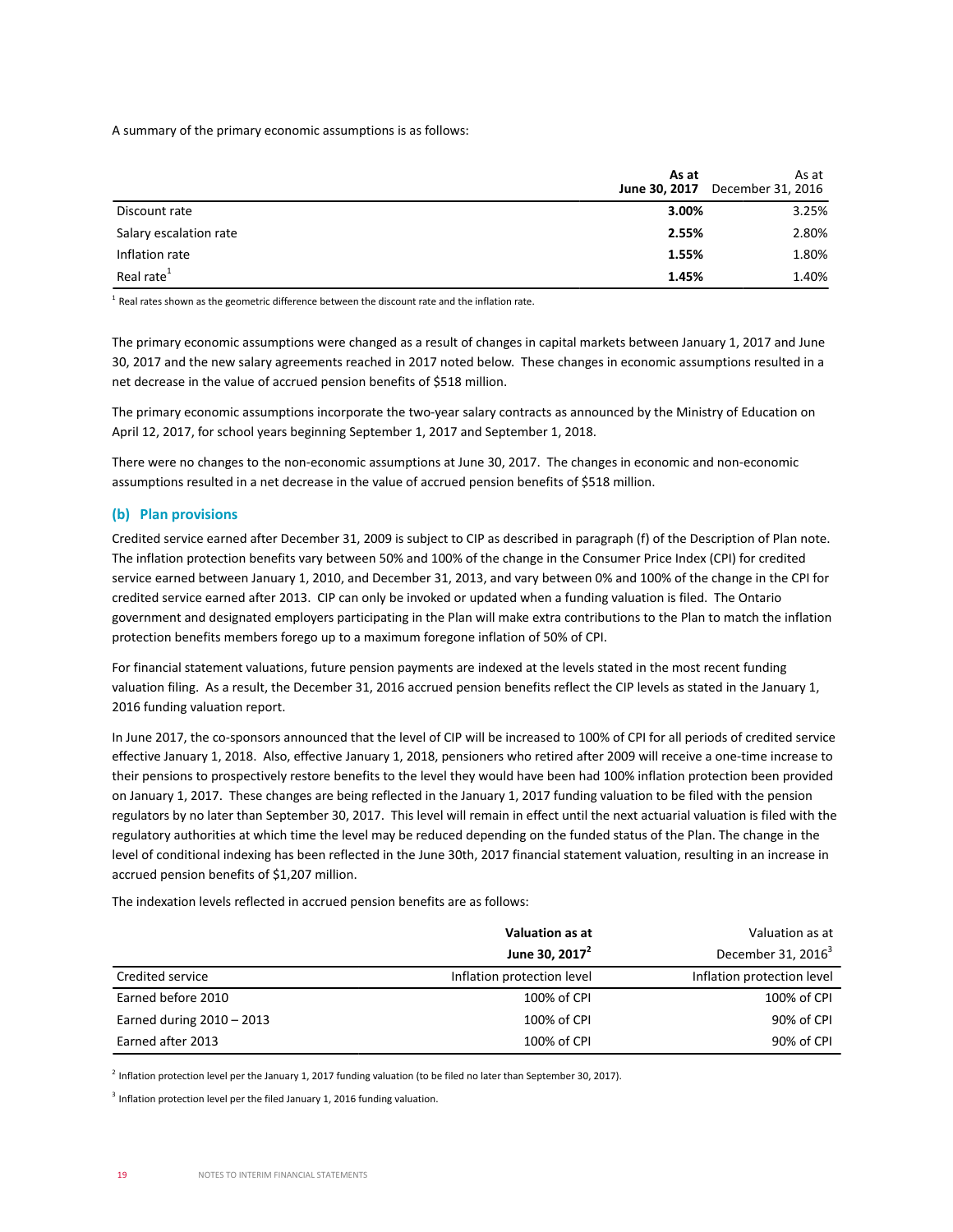## **NOTE 4. NET INVESTMENT INCOME**

## Net investment income/(loss) after allocating net realized and unrealized gains on investments, management fees and transaction costs to asset classes

Net investment income is reported net of management fees, transaction costs, and is grouped by asset class. Net investment income, after giving effect to derivative contracts, is as follows:

| Net Investment Income                |             |    |              |                                                |                                        | For the six-month period ended June 30, 2017 |                                        |               |
|--------------------------------------|-------------|----|--------------|------------------------------------------------|----------------------------------------|----------------------------------------------|----------------------------------------|---------------|
| (Canadian \$ millions)               | Income $1$  |    |              | Realized <sup>2</sup> Unrealized <sup>23</sup> | <b>Investment Management</b><br>Income | Fees                                         | <b>Transaction Investment</b><br>Costs | Net<br>Income |
| Equity                               |             |    |              |                                                |                                        |                                              |                                        |               |
| Publicly traded                      |             |    |              |                                                |                                        |                                              |                                        |               |
| Canadian                             | \$<br>6     | \$ | $(14)$ \$    | (22)                                           | \$<br>(30)                             | \$                                           | \$<br>$(1)$ \$                         | (31)          |
| Non-Canadian                         | 283         |    | 2,727        | 249                                            | 3,259                                  | (30)                                         | (28)                                   | 3,201         |
| Non-publicly traded                  |             |    |              |                                                |                                        |                                              |                                        |               |
| Canadian                             | 47          |    | (6)          | 361                                            | 402                                    | (3)                                          | (10)                                   | 389           |
| Non-Canadian                         | 435         |    | 429          | 483                                            | 1,347                                  | (96)                                         | (26)                                   | 1,225         |
|                                      | 771         |    | 3,136        | 1,071                                          | 4,978                                  | (129)                                        | (65)                                   | 4,784         |
| <b>Fixed income</b>                  |             |    |              |                                                |                                        |                                              |                                        |               |
| <b>Bonds</b>                         | 602         |    | (609)        | 972                                            | 965                                    | (4)                                          | (14)                                   | 947           |
| Short-term investments               | (10)        |    | (71)         | 313                                            | 232                                    |                                              |                                        | 232           |
| Alternative investments <sup>4</sup> | 30          |    | 157          | 223                                            | 410                                    | (12)                                         |                                        | 398           |
| Canadian real-rate products          | 230         |    | 304          | (482)                                          | 52                                     |                                              | (2)                                    | 50            |
| Non-Canadian real-rate               |             |    |              |                                                |                                        |                                              |                                        |               |
| products                             | 97          |    | 109          | (515)                                          | (309)                                  |                                              | —                                      | (309)         |
|                                      | 949         |    | (110)        | 511                                            | 1,350                                  | (16)                                         | (16)                                   | 1,318         |
| <b>Inflation sensitive</b>           |             |    |              |                                                |                                        |                                              |                                        |               |
| Commodities                          | (30)        |    | (8)          | (582)                                          | (620)                                  |                                              | (3)                                    | (623)         |
| Timberland                           | 19          |    | $\mathbf{1}$ | (61)                                           | (41)                                   |                                              |                                        | (41)          |
| Natural resources                    | 84          |    |              | (554)                                          | (470)                                  | (1)                                          | (1)                                    | (472)         |
|                                      | 73          |    | (7)          | (1, 197)                                       | (1, 131)                               | (1)                                          | (4)                                    | (1, 136)      |
| <b>Real assets</b>                   |             |    |              |                                                |                                        |                                              |                                        |               |
| Real estate                          | 515         |    | 1,212        | (1, 474)                                       | 253                                    |                                              | (19)                                   | 234           |
| Infrastructure                       | 307         |    |              | 934                                            | 1,241                                  | (9)                                          | (15)                                   | 1,217         |
|                                      | 822         |    | 1,212        | (540)                                          | 1,494                                  | (9)                                          | (34)                                   | 1,451         |
|                                      | \$<br>2,615 | Ś. | 4,231        | \$<br>(155)                                    | \$<br>6,691                            | \$<br>(155)                                  | \$<br>(119)                            | \$<br>6,417   |

 $\frac{1}{2}$  ncome includes interest, dividends, real estate operating income (net of interest expense), and other investment-related income and expenses.

 $2$  Includes net foreign currency losses of \$508 million.

 $3$  Net of certain management and performance fees.

<sup>4</sup>Comprised primarily of hedge funds, and managed futures accounts.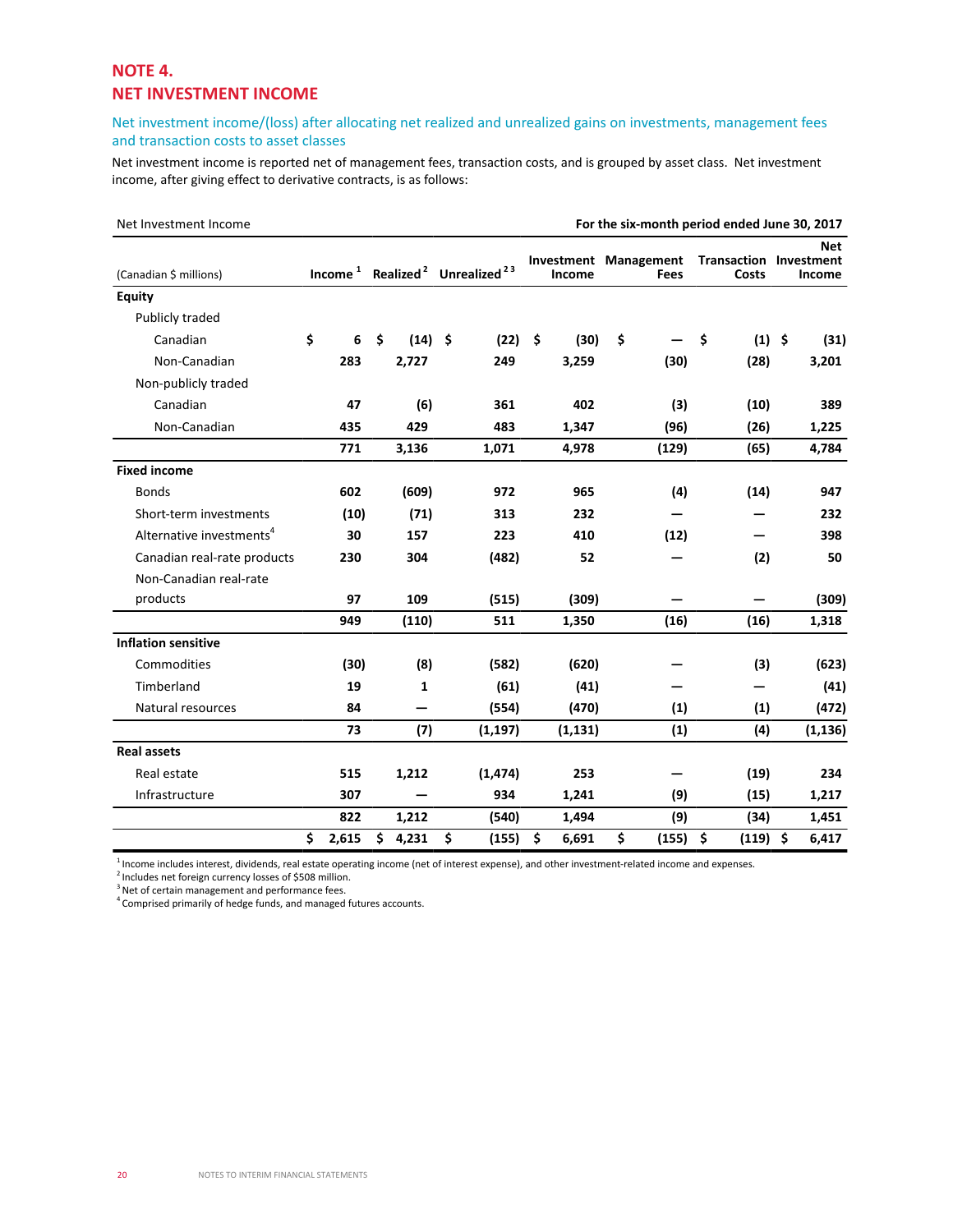# **NOTE 5. STATUTORY ACTUARIAL VALUATIONS**

Statutory actuarial valuations are prepared periodically to determine the funding requirements of the Plan. In June 2017, the co-sponsors provided direction to file a new valuation as at January 1, 2017. This direction included an announcement that the level of CIP will be increased to 100% of CPI for all periods of credited service effective January 1, 2018 and that the current special contributions of 1.1% of pay will be eliminated after 2017. The summary below reflects these changes.

Active members are required to contribute 11.50% of the portion of their salaries covered by the CPP and 13.10% of salaries above this level, reducing effective January 1, 2018 to 10.40% of the portion of salaries covered by the CPP and 12.0% of salaries above this level. Member contributions are matched by the Province and designated employers. In addition, the Funding Management Policy established by the co-sponsors provides guidance for the co-sponsors in determining contributions and benefits.

Under the agreement described above between the co-sponsors, contribution rates are as follows:

|              | <b>Contribution Rate</b> |                       |
|--------------|--------------------------|-----------------------|
| (percent)    | Covered<br>by CPP        | Not covered<br>by CPP |
| 2012         | 10.80%                   | 12.40%                |
| 2013         | 11.15%                   | 12.75%                |
| 2014 to 2017 | 11.50%                   | 13.10%                |
| 2018 onwards | 10.40%                   | 12.00%                |

The actuarial methods used to prepare statutory actuarial valuations are different than those used to prepare a financial statement actuarial valuation and the amounts disclosed in these Interim Financial Statements. The statutory actuarial valuations use a valuation method which takes into account future benefits to be earned and future contributions to be made by members of the Plan as at the valuation date.

The most recent statutory actuarial valuation that has been filed with regulatory authorities was prepared as at January 1, 2016, by Mercer (Canada) Limited and disclosed a funding surplus of \$4,522 million, after adopting CIP of 90% for credited service earned between 2010 and 2013 and after 2013, as well as recognizing the special contributions included in the 2016 contribution rate described above, of 1.1% of salary payable until December 31, 2026.

Based on the direction received from the co-sponsors in June 2017, a new statutory actuarial valuation reflecting an increase in CIP to 100% as well as the elimination of the special contributions after 2017 will be filed with the pension regulators by no later than September 30, 2017.

# **NOTE 6. CONTRIBUTIONS**

| For the six-month period ended June 30 (Canadian \$ millions) | 2017        |
|---------------------------------------------------------------|-------------|
| <b>Members</b>                                                |             |
| Current service <sup>1</sup>                                  | \$<br>832   |
| Optional credit                                               | 19          |
|                                                               | 851         |
| <b>Province of Ontario</b>                                    |             |
| Current service                                               | 815         |
| Interest                                                      | 12          |
| Optional credit                                               | 18          |
|                                                               | 845         |
| Other employers                                               | 18          |
| Transfers from other pension plans                            | 5           |
|                                                               | 23          |
|                                                               | \$<br>1,719 |

<sup>1</sup> Contributions past due are less than \$1 million in the six-month period ended June 30, 2017.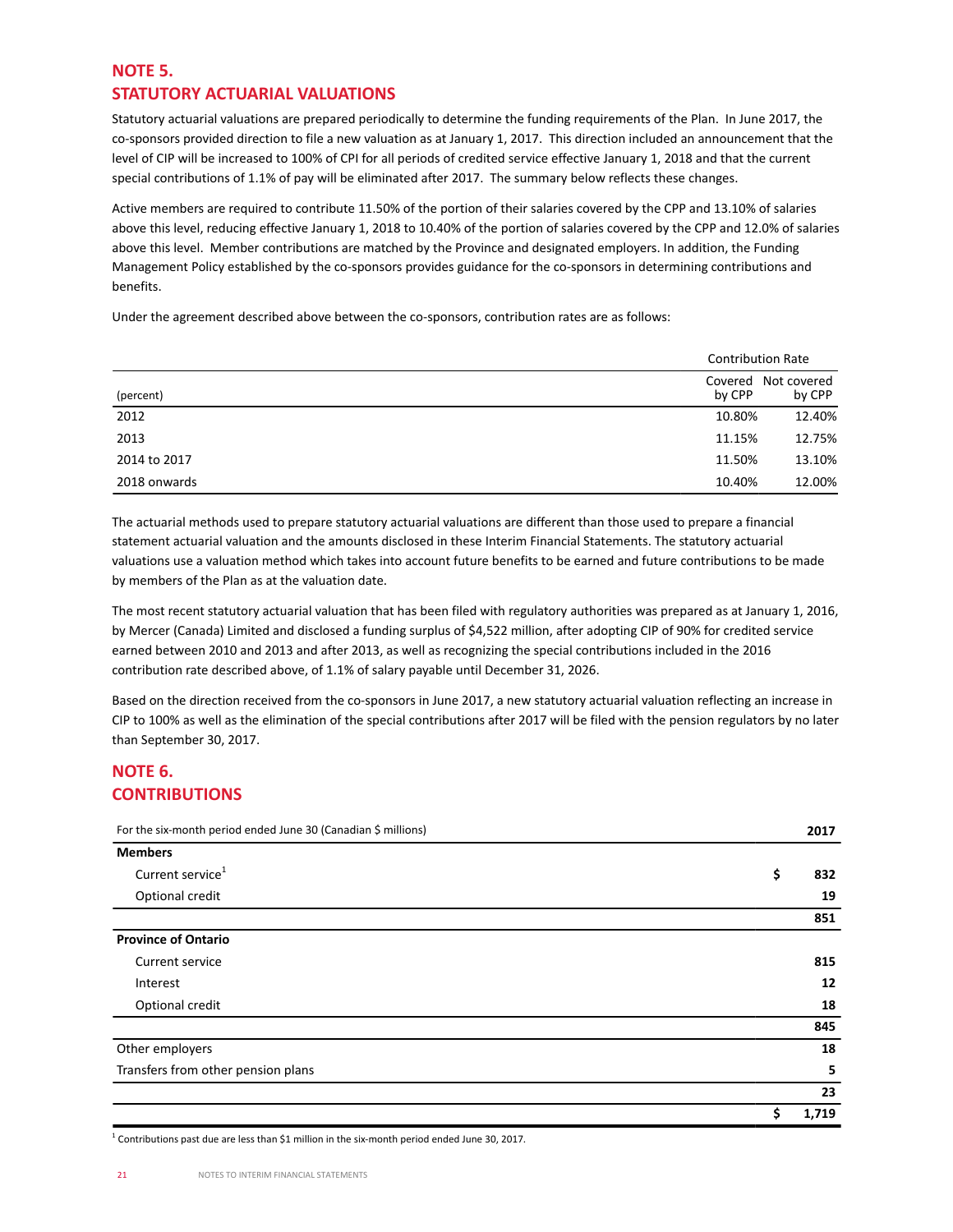# **NOTE 7. BENEFITS PAID**

For the six-month period ended June 30 (Canadian \$ millions) **2017**

| Retirement pensions      | 2,670          |
|--------------------------|----------------|
| Death benefits           | 183            |
| Disability pensions      | 13             |
| Commuted value transfers | 41             |
| Family law transfers     | 14             |
| Transfers to other plans | $\overline{2}$ |
|                          | 2.923          |

## **NOTE 8. CAPITAL**

Funding valuation surpluses or deficits<sup>1</sup> as determined by an independent actuary are considered the Plan's capital in the Interim Financial Statements.

The funding valuation is used to measure the long-term health of the Plan assessing the Plan's ability to meet its obligations to all current members and their survivors. The objective of managing the Plan's capital is to ensure the Plan is sufficiently funded to pay benefits over the long term.

One of the most important assumptions in the funding valuation is the discount rate (set by the Board) which is used to calculate the present value of future pension benefits the Plan expects to pay to members as well as contributions it anticipates receiving. The discount rate is derived from the expected rate of return on investments and takes into consideration the cost of running the Plan and provisions for major adverse events, such as the 2008 financial crisis.

Preliminary funding valuation surpluses or deficits are determined annually. At least once every three years, a formal funding valuation report is required to be filed with the regulatory authorities. As stated in the Partners' Agreement<sup>2</sup>, the Plan cannot be in a deficit position when such reports are filed. As a result, the formal report must include adjustments to benefit and / or contribution levels as necessary to eliminate any preliminary valuation deficit. Any required adjustments are determined by the co-sponsors with guidance from the Funding Management Policy (Appendix A to the Partners' Agreement).

<sup>2</sup> The Partners' Agreement is the document which establishes the partnership for the purpose of designing and administering the Plan and managing the pension fund including outlining the roles of the board and co-sponsors.

## **NOTE 9. COMMITMENTS**

The Plan has committed to enter into investment and other transactions, which may be funded over the next several years in accordance with the terms and conditions agreed to. As at June 30, 2017, these commitments totalled \$10,826 million (December 31, 2016 – \$10,597 million).

<sup>&</sup>lt;sup>1</sup> The surplus / (deficit) is determined by comparing the sum of the Plan's market value of assets; asset smoothing adjustment (if applicable); present value of future contributions and present value of future matching of foregone inflation adjustments with the sum of the funding liabilities (present value of future pension benefits) and the present value of the reduction in cost due to providing indexation levels below 100%.